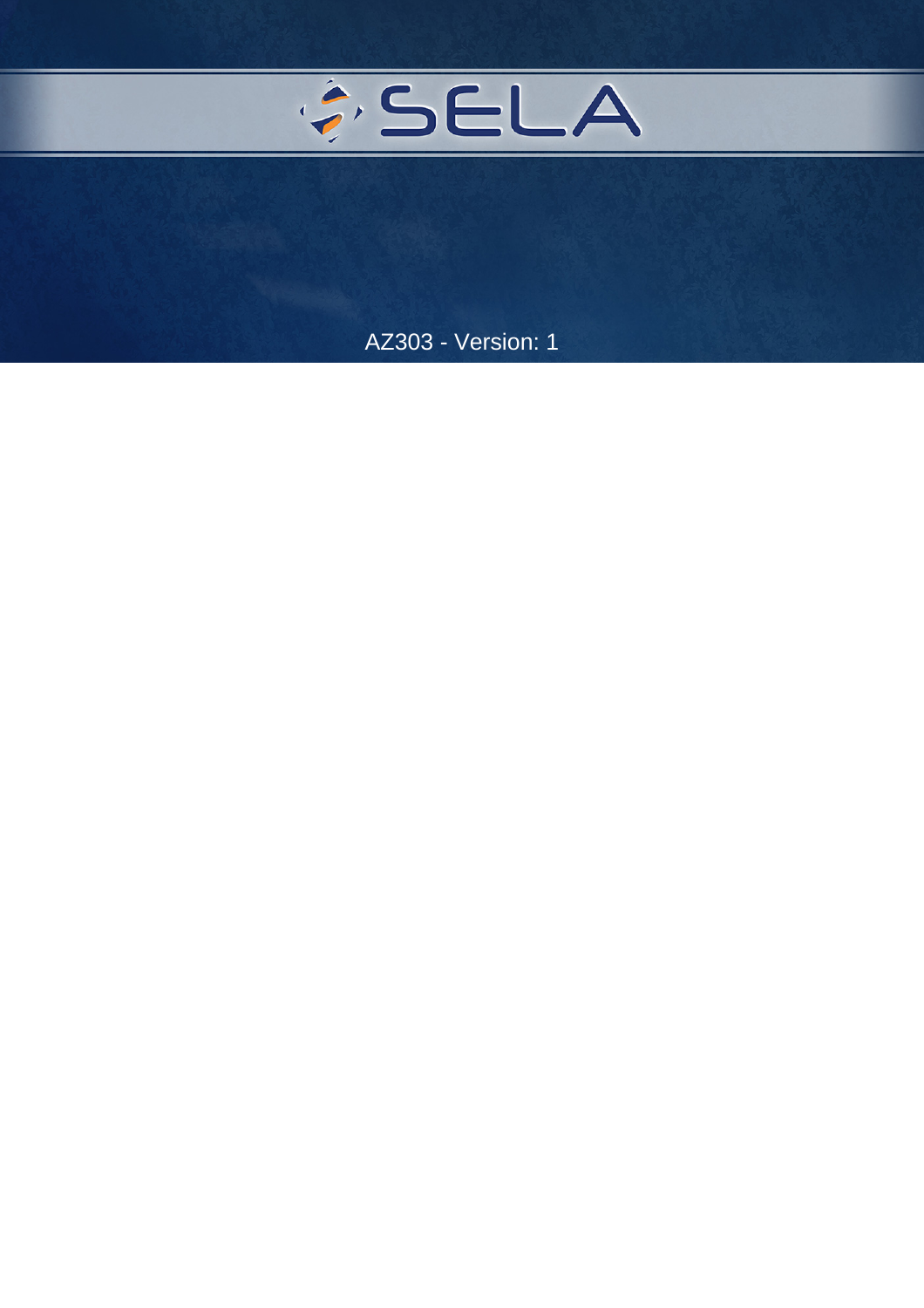

# Microsoft Azure Architect **Technologies**

AZ303 - Version: 1

# **4** 5 days Course

#### Description: Ĩ

This course teaches Solutions Architects how to translate business requirements into secure, scalable, and reliable solutions. Lessons include virtualization, automation, networking, storage, identity, security, data platform, and application infrastructure. This course outlines how decisions in each theses area affects an overall solution.

#### Intended audience: ľ

This course is for IT Professionals with expertise in designing and implementing solutions running on Microsoft Azure. They should have broad knowledge of IT operations, including networking, virtualization, identity, security, business continuity, disaster recovery, data platform, budgeting, and governance. Azure Solution Architects use the Azure Portal and as they become more adept they use the Command Line Interface. Candidates must have expert-level skills in Azure administration and have experience with Azure development processes and DevOps processes.

#### Prerequisites: Ï

Understanding of on-premises virtualization technologies, including: VMs, virtual networking, and virtual hard disks.

Understanding of network configuration, including TCP/IP, Domain Name System (DNS), virtual private networks (VPNs), firewalls, and encryption technologies. Understanding of Active Directory concepts, including domains, forests, domain controllers, replication, Kerberos protocol, and Lightweight Directory Access Protocol (LDAP).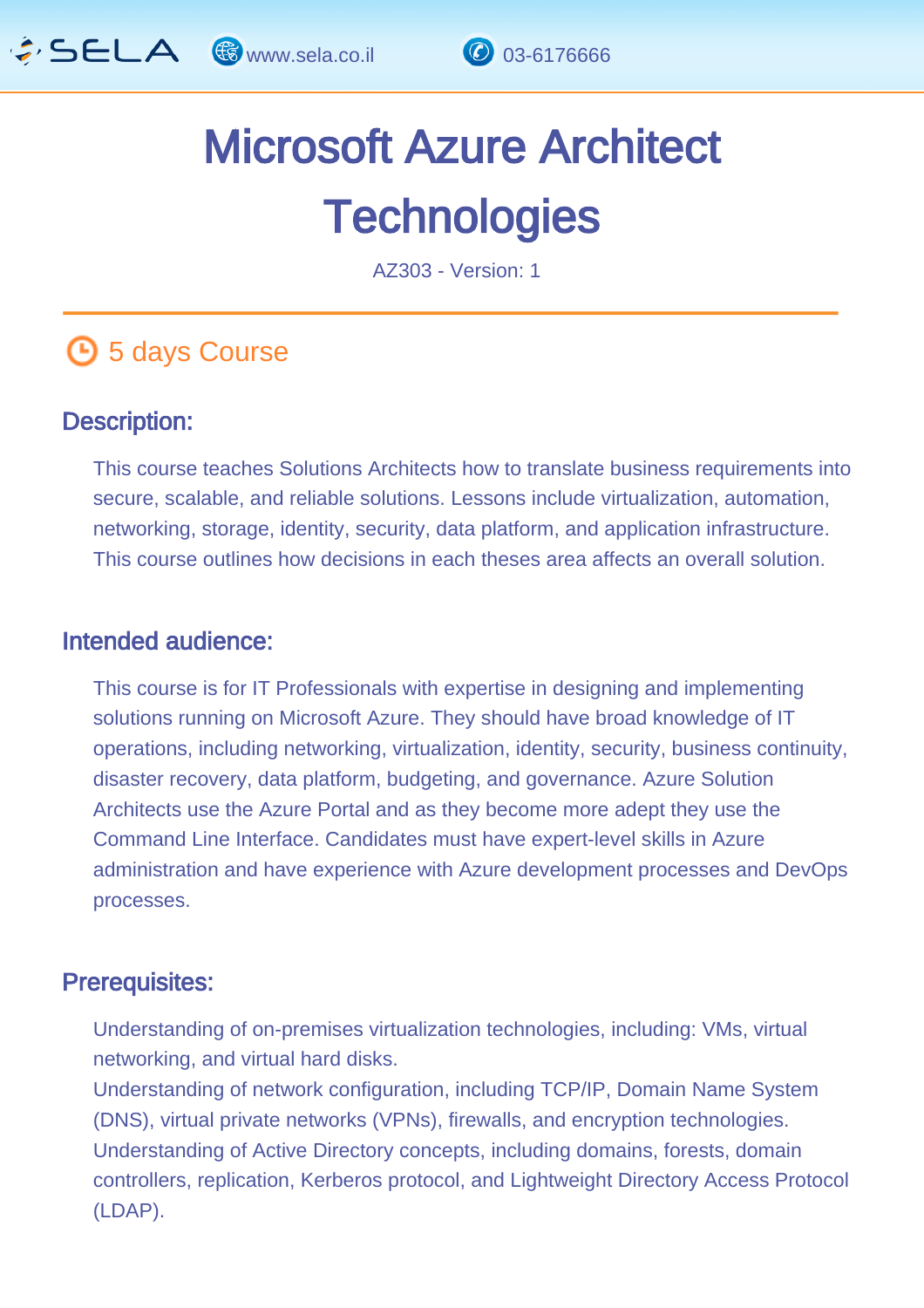$\hat{G}$  SELA  $\circledast$  www.sela.co.il  $\circledast$  03-6176666



Understanding of resilience and disaster recovery, including backup and restore operations.

#### Objectives: I

Secure identities with Azure Active Directory and users and groups. Implement identity solutions spanning on-premises and cloud-based capabilities Apply monitoring solutions for collecting, combining, and analyzing data from different sources.

Manage subscriptions, accounts, Azure policies, and Role-Based Access Control. Administer Azure using the Resource Manager, Azure portal, Cloud Shell, and CLI. Configure intersite connectivity solutions like VNet Peering, and virtual network gateways.

Administer Azure App Service, Azure Container Instances, and Kubernetes.

#### Topics: ľ

#### Module 1: Implement Virtual Networking

- Virtual Network Peering
- Implement VNet Peering

#### Module 2: Implement VMs for Windows and Linux

- Select Virtual Machine Size
- Configure High Availability
- Implement Azure Dedicated Hosts
- Deploy and Configure Scale Sets
- Configure Azure Disk Encryption

#### Module 3: Automate Deployment and Configuration of Resources

- Azure Resource Manager Templates
- Save a Template for a VM
- Evaluate Location of New Resources
- Configure a Virtual Hard Disk Template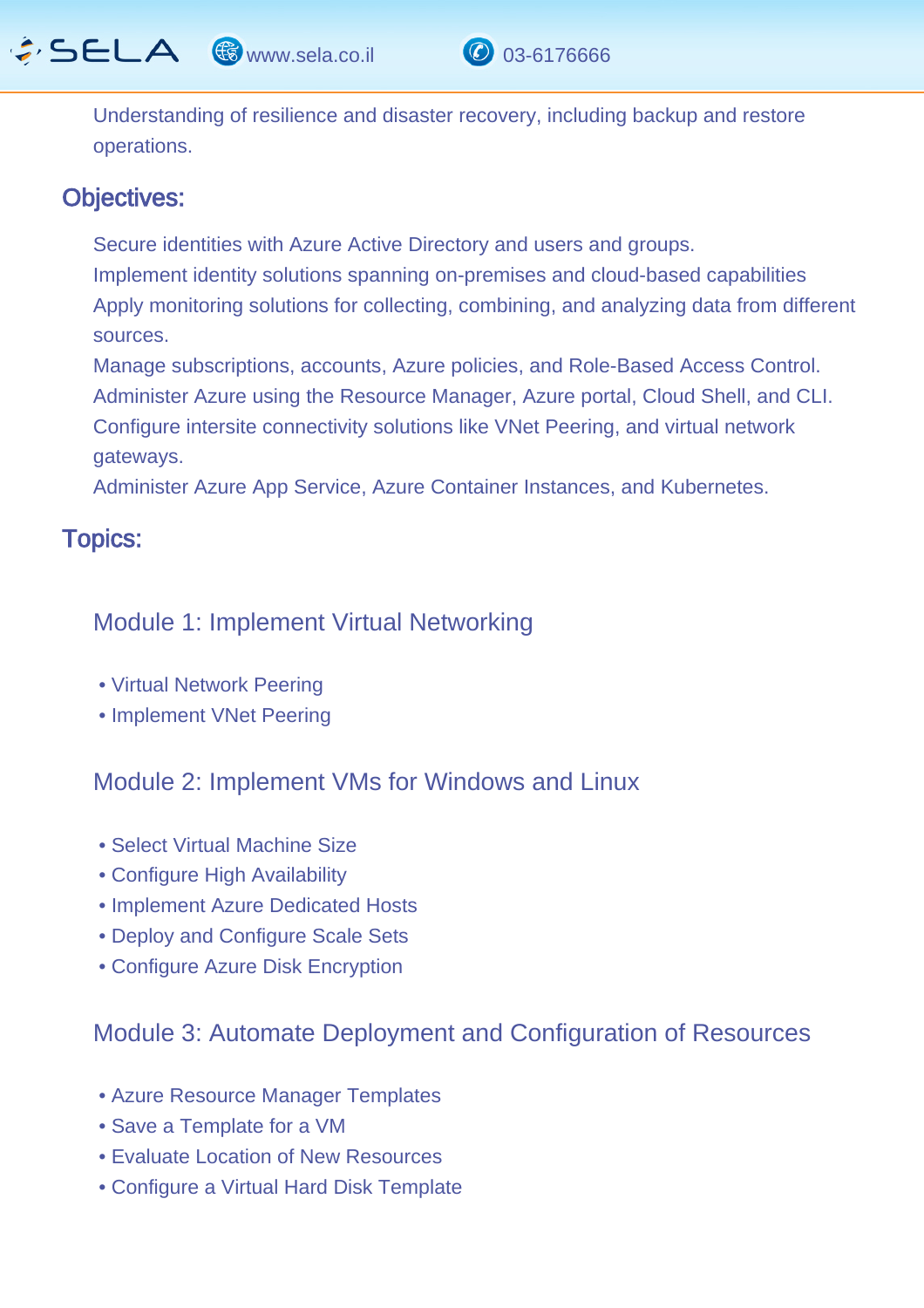# GSELA & www.sela.co.il 0 03-6176666





- Deploy from a Template
- Create and Execute an Automation Runbook

### Module 4: Implement Load Balancing and Network Security

- Implement Azure Load Balancer
- Implement an Application Gateway
- Understand Web Application Firewall
- Implement Azure Firewall
- Implement Azure Front Door
- Implementing Azure Traffice Manager
- Implement Network Security Groups and Application Security Grou
- Implement Azure Bastion

#### Module 5: Implement Storage Accounts

- Storage Accounts
- Blob Storage
- Storage Security
- Managing Storage
- Accessing Blobs and Queues using AAD
- Configure Azure Storage Firewalls and Virtual Networks

#### Module 6: Implement Azure Active Directory

- Overview of Azure Active Directory
- Users and Groups
- Domains and Custom Domains
- Azure AD Identity Protection
- Implement Conditional Access
- Configure Fraud Alerts for MFA
- Implement Bypass Options
- Configure Trusted IPs
- Configure Guest Users in Azure AD
- Manage Multiple Directories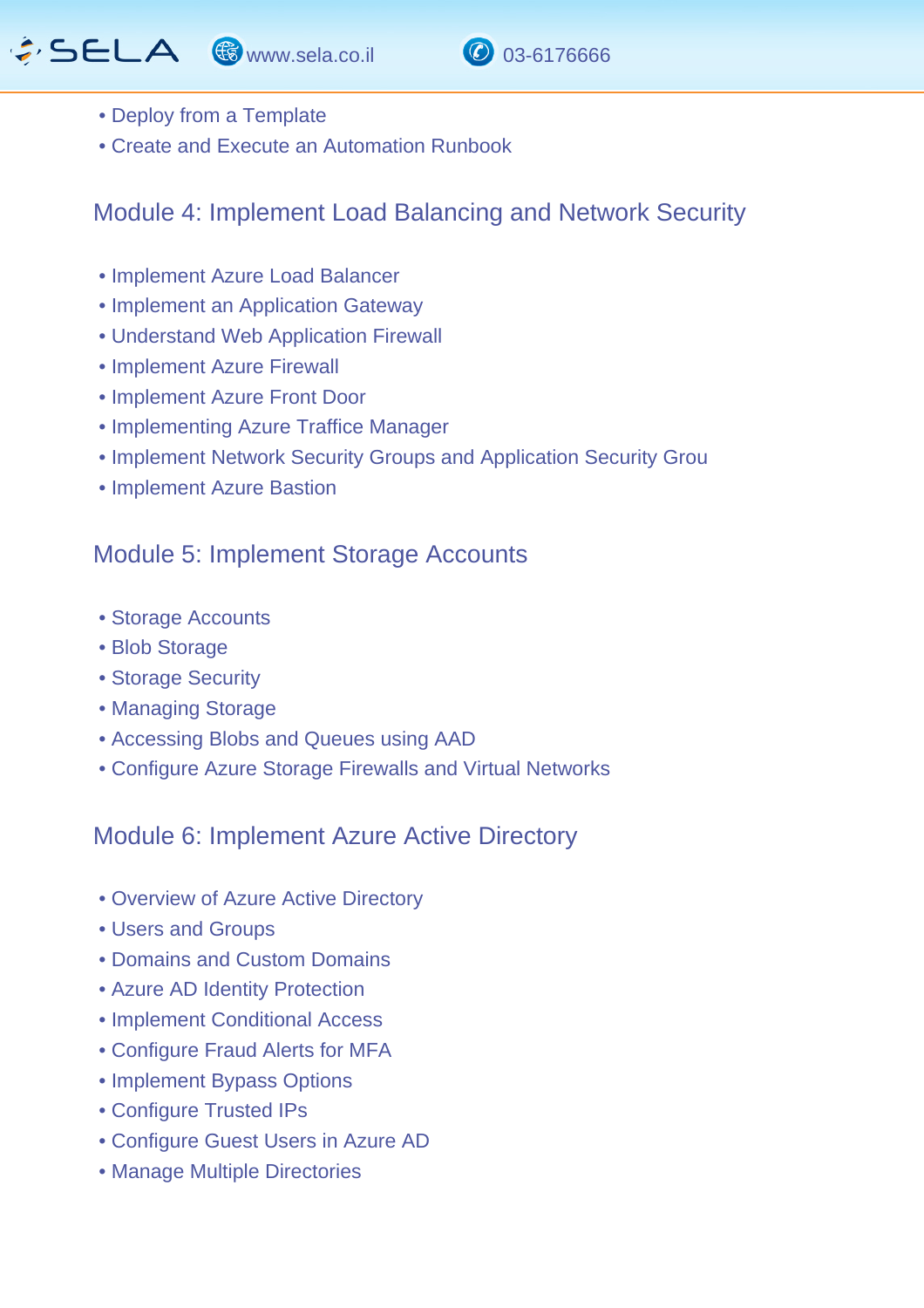

#### Module 7: Implement and Manage Azure Governance

- Create Management Groups, Subscriptions, and Resource Groups
- Overview of Role-Based Access Control (RBAC)
- Role-Based Access Control (RBAC) Roles
- Azure AD Access Reviews
- Implement and Configure an Azure Policy
- Azure Blueprints

#### Module 8: Implement and Manage Hybrid Identities

- Install and Configure Azure AD Connect
- Configure Password Sync and Password Writeback
- Configure Azure AD Connect Health

#### Module 9: Manage Workloads in Azure

- Migrate Workloads using Azure Migrate
- VMware Agentless Migration
- VMware Agent-Based Migration
- Implement Azure Backup
- Azure to Azure Site Recovery
- Implement Azure Update Management

# Module 10: Implement Cloud Infrastructure Monitoring

- Azure Infrastructure Security Monitoring
- Azure Monitor
- Azure Workbooks
- Azure Alerts
- Log Analytics
- Network Watcher
- Azure Service Health
- Monitor Azure Costs
- Azure Application Insights